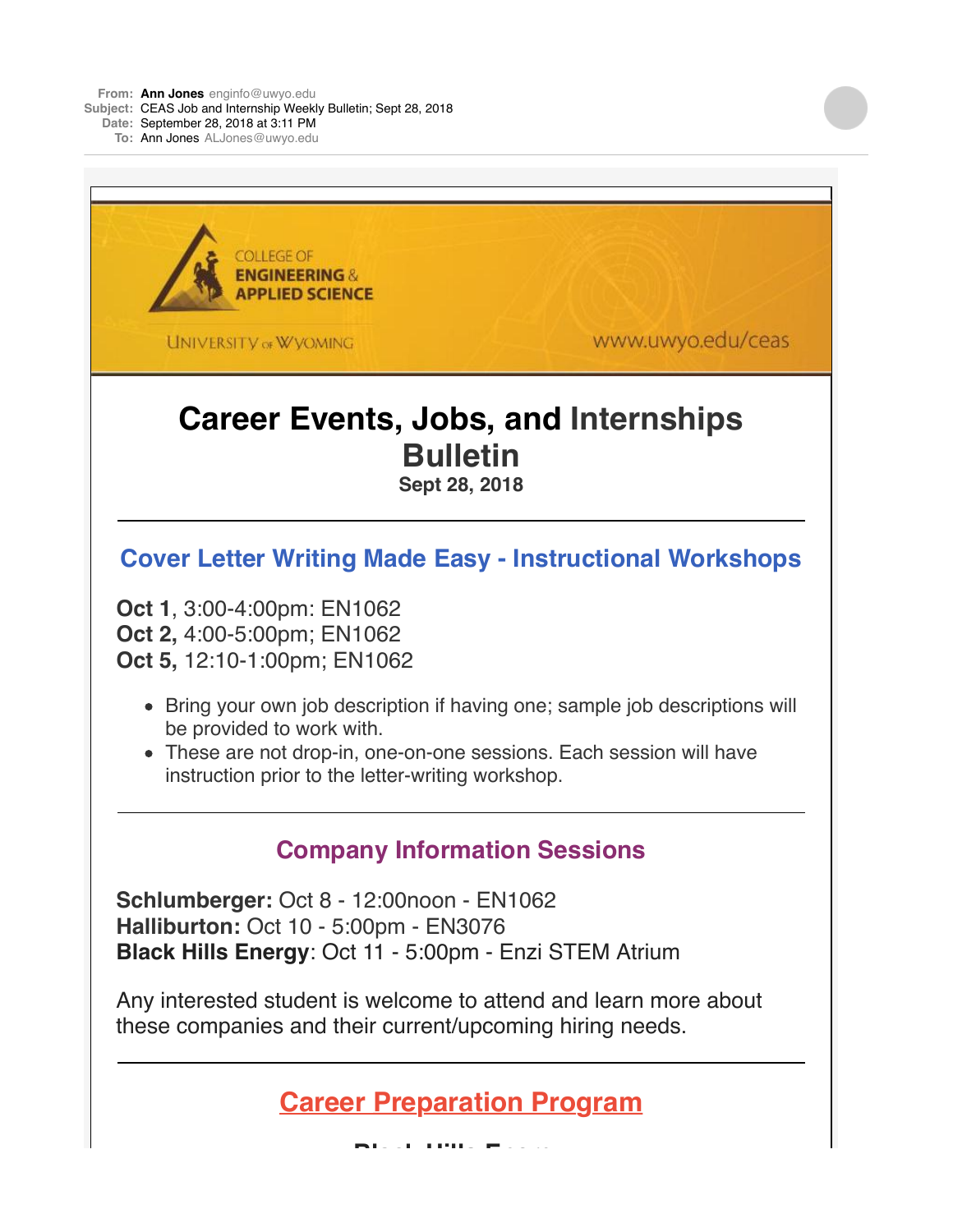#### **Black Hills Energy "Life After College - Expectations From the Professional Work-World" Friday, Oct 12 12:10-1:00pm; EN1062** *Lunch provided*

## **\*\*\*\*\*\* Applications Now Being Taken \*\*\*\*\*\* Student Career TREK Live Local Work Local (LLWL) -Fremont County, WY** Nov 4-6, 2018

(excused absences apply)

The **LLWL Student Career TREK** is an opportunity for UW students to meet with industry leaders and emerging professionals in the beautiful central Wyoming communities of Thermopolis and Riverton surrounded by mountain ranges on all sides. Events that may be included in this trip, but not limited to: company site visits, employer panels, networking with UW alumni, mock interviews, business discussions, and the potential to uncover an unexpected employment opportunity!

Students will be selected from an application process . Travel, hotel, andmeal expenses are paid by sponsors. For engineering/computer science students who attend, here are companies being considered for site visits:

**\*Oilfield/Energy:** McCumber Well Service, Merit Energy, Champion, Devon, Aetheon, Conoco Phillips

**\*Engineering/Technology:** Pertech, Brunton, Legacy, Hi Mountain, Proform, ChemTrade, Gores & Associates, Inberg Miller, Apex

**\*Construction:** Ad Martin Truss, Job Corp

**Deadline to apply is Oct 5, by 11:59pm** - Information can be found on *Handshake*, at the "Events" area; submit a written essay/application to *jnein@uwyo.edu*. Questions can also be directed to Ann Jones at [aljones@uwyo.edu](mailto:aljones@uwyo.edu)

### **Cyber Careers with the Dept of Homeland Security FREE WEBINAR**

Learn how to launch your cyber career with DHS; join this free webinar about DHS cyber careers, current opportunities, and the federal hiring and application process

**Oct 16; 11:00-1:00pm (MT)** Register at this site: **[https://www.surveymonkey.com/r/WWGMLBG](http://r20.rs6.net/tn.jsp?f=001A1kM5uYc-6FJZlmg7EgvyQ6k5P4QBxw8jTVIDuvmPzRgZojU2lEfYTSCLQSgpYbRAtMpRikxCbxuOPq1dhIcG5SkKCm_EIb0BvI6wyV-Ev7aY-5344jtQb1V2wTFNMUkBmfItz0BLvPV2e-jxBqj9ZReHgrYKFPPWwy80g_OUPM=&c=GOHaWUFOFHj9jxYRZAqiQ0fS9NmCyEu9_EIHWiFBN1vUWxLYhoyZCg==&ch=0JhMtVIo0PcHqBm8YSY4M_mOz35kLEVneHmkJOKmBd-Tsi2XKsAGsw==)**

#### **Internships/Jobs received via email this week (apply as directed in each notice)**

**Continental Resources, Inc.,** Oklahoma City, OK: has a couple engineering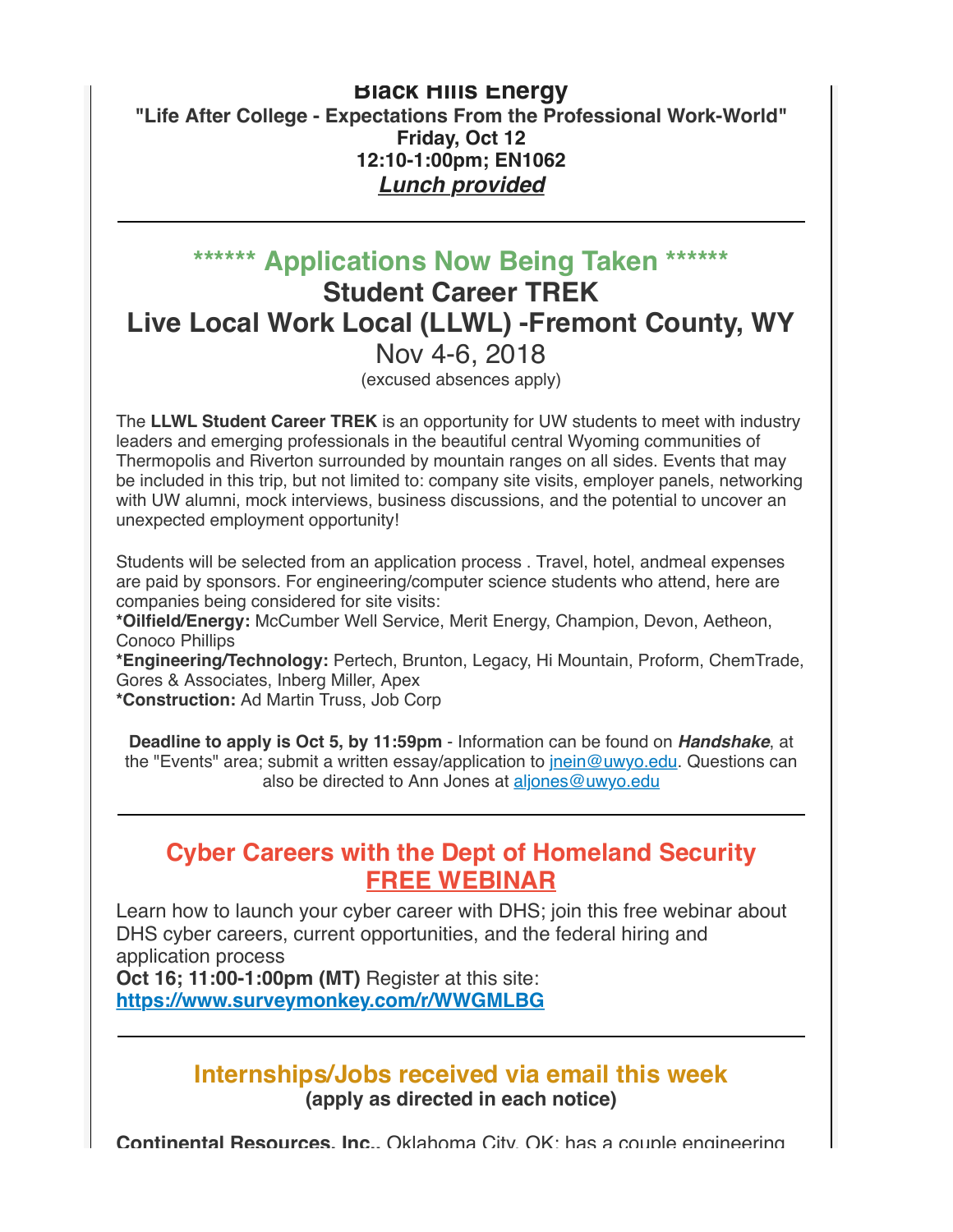**Continental Resources, Inc.,** Oklahoma City, OK: has a couple engineering internship opportunities: 1) field-based internships and 2) office-based internships. Those interns who have completed a field-based internship, either with Continental or another oil and gas operator, will be considered for an office-based internship.

**Qualifications:** working towards a BS degree in Petroleum Engineering or related Engineering w/ Petroleum emphasis; minimum 3.0 GPA; valid driver's license; professional appearance and demeanor; eligible to work permanently in the United States upon graduation. **DEADLINE Oct. 13, 2018 To apply or for more information search "Continental Resources, Inc." on Handshake.** (added 9/28/18)

**Hewlett Packard Enterprise** has several internships/co-ops listed on their website;

https://www.hpe.com/us/en/about/jobs/students.html

Click on "View Jobs" ; use the *Keyword* box, use the word "Intern", or any other keyword for full-time employment if getting ready to graduate. Apply through their on-line system. (added 9/28/18)

## **Past SWE Student Career TREK - companies visited: Sept 10-12, 2018 Silicon Valley, CA**

**Angel Investor at Sand Hill Angels** - met with Laura Swan, UW alum [http://www.sandhillangels.com/](http://r20.rs6.net/tn.jsp?f=001A1kM5uYc-6FJZlmg7EgvyQ6k5P4QBxw8jTVIDuvmPzRgZojU2lEfYTSCLQSgpYbRCnZufWwXRsO6cc9AjinlXKGnWa7WKyxQF2c5xrIlESLmb2vJqmxhH8dRMLouJSDaLDTKLMWTs98UOPziFNcaEA==&c=GOHaWUFOFHj9jxYRZAqiQ0fS9NmCyEu9_EIHWiFBN1vUWxLYhoyZCg==&ch=0JhMtVIo0PcHqBm8YSY4M_mOz35kLEVneHmkJOKmBd-Tsi2XKsAGsw==) **Apple** - met w/ Colter Reed, UW Alum h[ttps://www.apple.com/jobs/us/students.html](http://r20.rs6.net/tn.jsp?f=001A1kM5uYc-6FJZlmg7EgvyQ6k5P4QBxw8jTVIDuvmPzRgZojU2lEfYTSCLQSgpYbR5eovrT2TCkptHQku6qEbUIlw9qghjurL3dBcMZ57jkFjX-J4O5lwW_riLPDV5-SuXWSJIlvfr9Fp3E-FmCOFfKFBdr8kFmA19C7bqYNSNmwFE6uU4RB8YQ==&c=GOHaWUFOFHj9jxYRZAqiQ0fS9NmCyEu9_EIHWiFBN1vUWxLYhoyZCg==&ch=0JhMtVIo0PcHqBm8YSY4M_mOz35kLEVneHmkJOKmBd-Tsi2XKsAGsw==) **Autodesk** - organized by Angie Schrader, UW Alum [https://www.autodesk.com/careers](http://r20.rs6.net/tn.jsp?f=001A1kM5uYc-6FJZlmg7EgvyQ6k5P4QBxw8jTVIDuvmPzRgZojU2lEfYTSCLQSgpYbRy_rGK-wt9XE5nSqTYY5xHAb1iVgv47VUcMTdMqcq-dYpwErWleSQtVPESzD1xwMn_Ep52oy_QJ4vhksWKIwVsWI55oRfk3FP&c=GOHaWUFOFHj9jxYRZAqiQ0fS9NmCyEu9_EIHWiFBN1vUWxLYhoyZCg==&ch=0JhMtVIo0PcHqBm8YSY4M_mOz35kLEVneHmkJOKmBd-Tsi2XKsAGsw==) **JLohr Winery** - met with Jeff Humphries, UW alum [https://www.jlohr.com/](http://r20.rs6.net/tn.jsp?f=001A1kM5uYc-6FJZlmg7EgvyQ6k5P4QBxw8jTVIDuvmPzRgZojU2lEfYTSCLQSgpYbRRMIny7LoqkBuHmnn8ZMYyv6oarQ_5BT5tYXh16A_u0PYVZ5hytZXMJQ5d_JZOMgegXc1AdwLEv0=&c=GOHaWUFOFHj9jxYRZAqiQ0fS9NmCyEu9_EIHWiFBN1vUWxLYhoyZCg==&ch=0JhMtVIo0PcHqBm8YSY4M_mOz35kLEVneHmkJOKmBd-Tsi2XKsAGsw==) and [https://www.jlohr.com/careers](http://r20.rs6.net/tn.jsp?f=001A1kM5uYc-6FJZlmg7EgvyQ6k5P4QBxw8jTVIDuvmPzRgZojU2lEfYTSCLQSgpYbRXBvvJljwVfjB1MjhrkhKR2e1k4PyYZ_VlvIQCXRFzaNTnymsJO0syPiHt_Lu9WmSqfMAZhSwht_g1je3nWbI9g==&c=GOHaWUFOFHj9jxYRZAqiQ0fS9NmCyEu9_EIHWiFBN1vUWxLYhoyZCg==&ch=0JhMtVIo0PcHqBm8YSY4M_mOz35kLEVneHmkJOKmBd-Tsi2XKsAGsw==) **Plenty** - met w/ Nate Story, UW Alum [https://www.plenty.ag/join-us/](http://r20.rs6.net/tn.jsp?f=001A1kM5uYc-6FJZlmg7EgvyQ6k5P4QBxw8jTVIDuvmPzRgZojU2lEfYTSCLQSgpYbRQVRjfm7ds954rSXaQ7musoxekYtBqUQvaZoeJ3BT5AG6RHnvTvrg7C-x2wz-ILBSqQGbV5yrXD4-NdwtjCLomTC2yszEoiV4&c=GOHaWUFOFHj9jxYRZAqiQ0fS9NmCyEu9_EIHWiFBN1vUWxLYhoyZCg==&ch=0JhMtVIo0PcHqBm8YSY4M_mOz35kLEVneHmkJOKmBd-Tsi2XKsAGsw==) **Safeway Corporation, IT/Cyber Security** - met w/ Kathleen Smith, UW Friend/Donor [http://www.careersatsafeway.com/corporate,](http://r20.rs6.net/tn.jsp?f=001A1kM5uYc-6FJZlmg7EgvyQ6k5P4QBxw8jTVIDuvmPzRgZojU2lEfYTSCLQSgpYbRWksVuVmS2w9zp8LMu6xjvD8fC39-4FgalM3mUyXzGptmMs11TJDN10eiHxSdw-F8vJ5tPlGRmyA0zSQOVQZJbKqev98okGkEKxL04sBdLR4=&c=GOHaWUFOFHj9jxYRZAqiQ0fS9NmCyEu9_EIHWiFBN1vUWxLYhoyZCg==&ch=0JhMtVIo0PcHqBm8YSY4M_mOz35kLEVneHmkJOKmBd-Tsi2XKsAGsw==) (scroll to IT) **Suki** - met with Punit Soni, UW Alum [https://www.suki.ai/working-at-suki](http://r20.rs6.net/tn.jsp?f=001A1kM5uYc-6FJZlmg7EgvyQ6k5P4QBxw8jTVIDuvmPzRgZojU2lEfYTSCLQSgpYbRJKD99x2LnbAcgEMPAVe_N4-ZYtrKf9p5u7JuCCiK2VhrALdnLaLUo7H429eGtrKz6SQooe_B11CQxQoRo56Bn5lbsA_bHM3S&c=GOHaWUFOFHj9jxYRZAqiQ0fS9NmCyEu9_EIHWiFBN1vUWxLYhoyZCg==&ch=0JhMtVIo0PcHqBm8YSY4M_mOz35kLEVneHmkJOKmBd-Tsi2XKsAGsw==)

Each company hires different majors; the alums we talked with indicated that UW students might want to research the company of interest and determine if they want to apply for employment. Company contacts can be provided if seeking more information; contact Ann Jones in CEAS career services for more information; or contact members of the UW Society of Women Engineers who attended. (added 9/21)